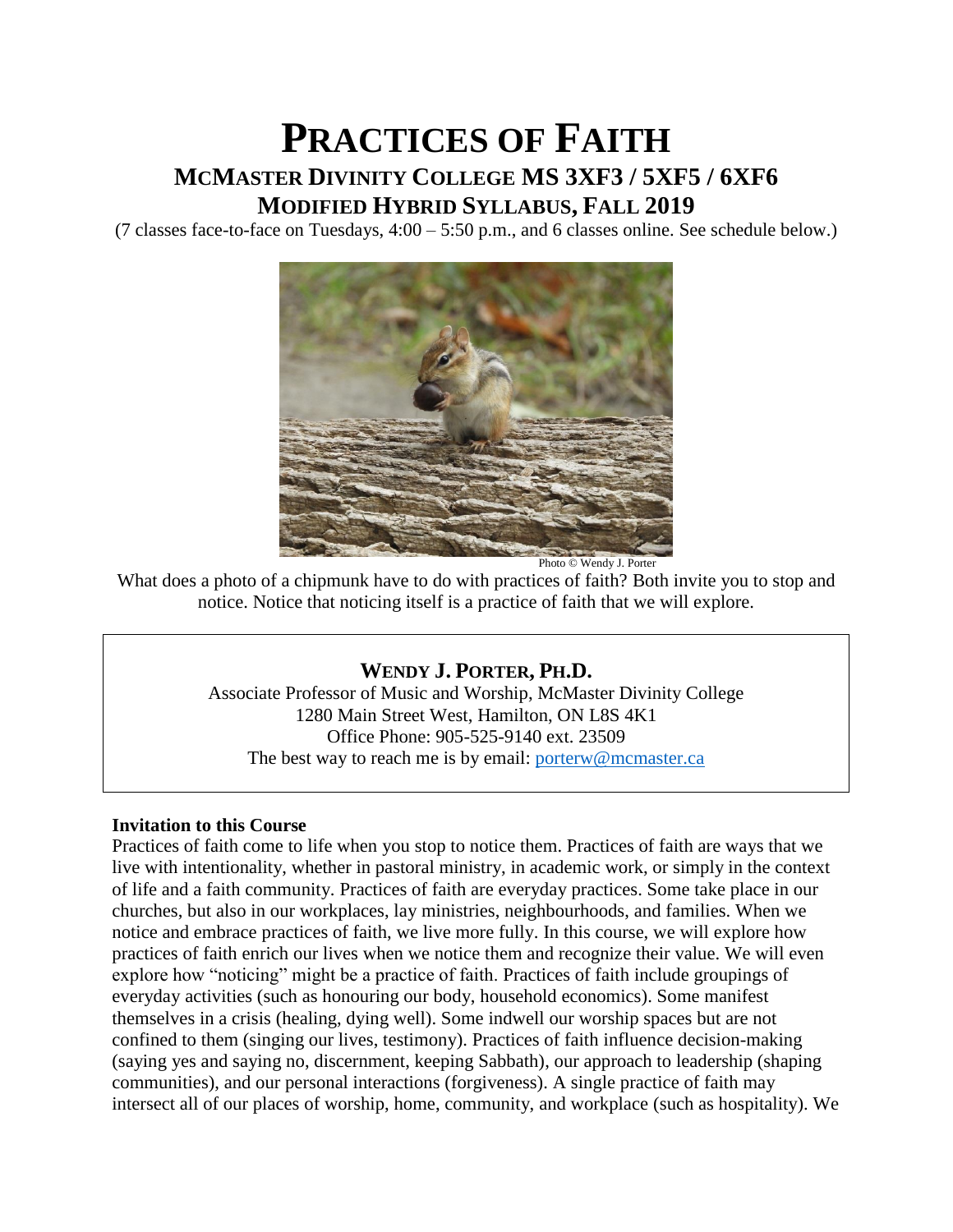will explore each practice noted above in parentheses, as well as others, some developed in community, others fostered in solitude.

This course provides the opportunity to develop greater spiritual awareness and intentionality in our practices, whether for deeper personal enrichment, wiser pastoral leadership, more compassionate interpersonal ministry, or greater integration of faith and practice in the academy. This course prompts you to situate yourself and your community in relation to practices of faith and challenges you to move towards a fuller perspective on how God's Spirit is at work in and through the daily practices of our lives, ministries, and careers.

As a student in this course you will choose one practice to investigate in a short paper and video reflection, you will gain experience in thinking about and interacting with fellow students in weekly reflections and responses to a wide range of practices of faith, and you will culminate your semester with a full paper or a creative project on a practice of faith that is relevant to you, your ministry, and your community, and you will share highlights with fellow students.

#### **Where this Course Fits at MDC**

This course is available to students in the MTS, MDiv, DPT, or PhD programs. See the following descriptions.

**MTS and MDiv Students** may select this course within one of three specialisations or as one of your Free Electives. You may shape assignments to fit with one of these three specializations: PS (Pastoral Studies), CW (Christian Worldview), or CS (Counselling and Spiritual Care). Your course code is MS 3XF3. You should plan to shape your final assignment towards your specialization but are also welcome and encouraged to shape your weekly postings towards this specialization whenever possible.

#### CS Specialization = Counselling and Spiritual Care

The Counselling and Spiritual Care specialization is designed for those in chaplaincy, pastors with family ministry responsibilities, those in NGO work or other social ministries. Possible ways to apply this course towards your specialization: focus your work towards the task of overseeing spiritual care through a practice of faith in a church or parachurch context; find ways to identify and develop core skills in spiritual care through one or more of the practices of faith; investigate the role of a practice of faith as foundational training for chaplaincy ministry; consider how a practice of faith my help you to develop in effective pastoral intervention; explore practices of faith in conjunction with ethical issues in spiritual care.

#### CW Specialization = Christian Worldview (MTS default specialization)

The Christian Worldview specialization is designed for those in para-church ministries or lay ministry leadership, as well as in general theological study. Possible ways to apply this course towards your specialization: focus on a practice of faith that helps you develop a framework for reflective engagement with creation and culture; consider a practice of faith as a way to engage and dialogue with other worldviews (hermeneutical, global, religious, creedal, ethnic); evaluate how a practice of faith provides opportunity to increase sensitivity to the globalized character of life and ministry or for constructive dialogue; explore a practice of faith from the perspective of how church history and tradition have shaped your worldview or those around you.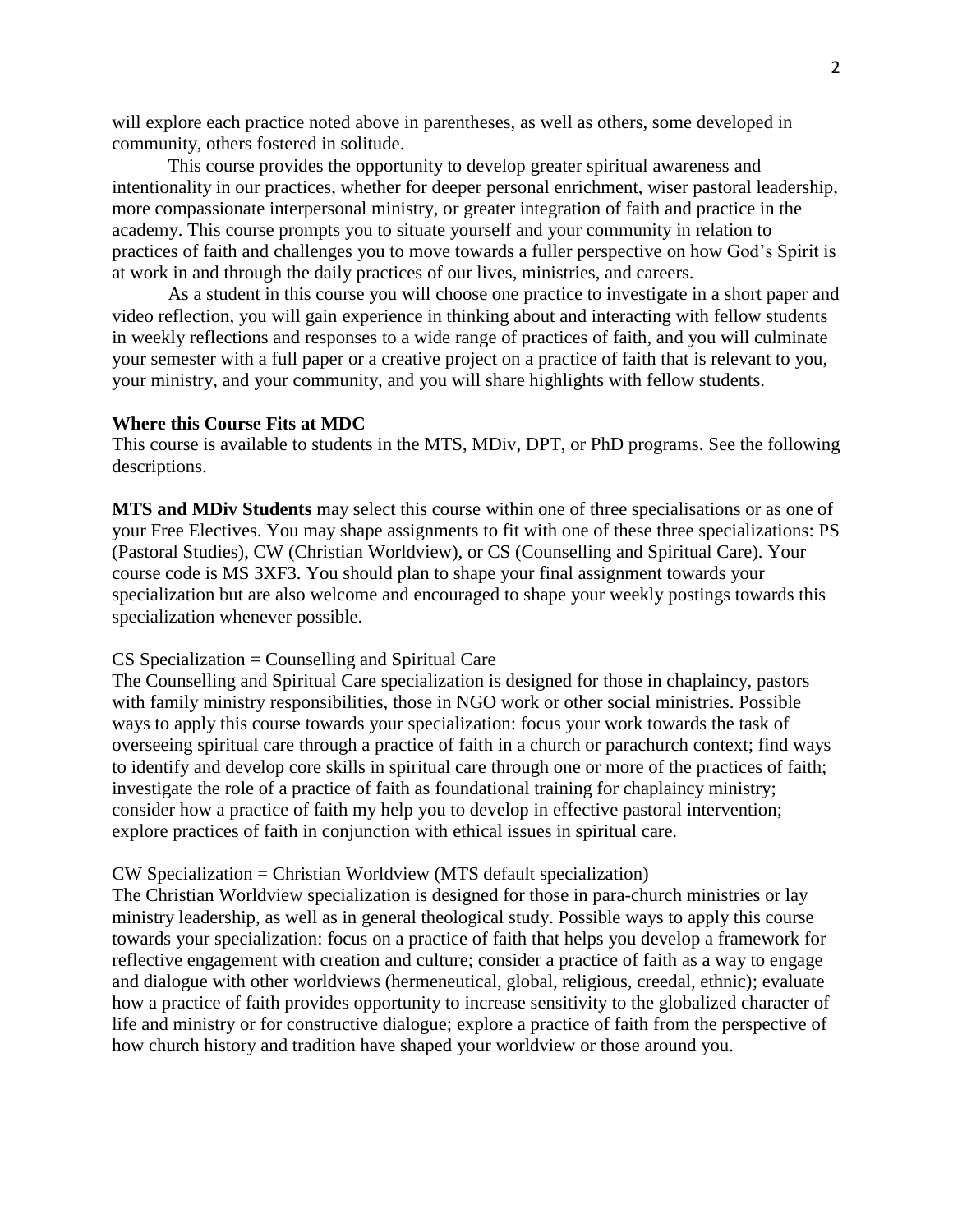PS Specialization = Pastoral Studies (MDiv default specialization)

The Pastoral Studies specialization is designed for senior/associate pastors, lead pastors, and other full-time vocational ministers with leadership responsibilities. Possible ways to apply this course towards your specialization: study a practice of faith that relates to your leadership strategies in pastoral ministry; investigate how a practice of faith may influence practical and ethical decisions for a coherent Christian worldview; develop a practice of faith that fosters spiritual skills and competencies in others; consider how a practice of faith identifies and nurtures various spiritual temperaments; shape your work on a practice of faith to more effectively communicate Christian principles, values, and worldview.

**DPT Students** may choose this course as one of your Advanced Electives. Consider how one or more practices of faith fit within your overall practice of ministry. Your course code is MS 5XF5. You should select a further course textbook that explores a particular practice of faith that is relevant to your ministry or work. If possible, shape your final paper or project towards your focus area in the DPT. You are welcome to integrate as many of your weekly posting assignments with your own practice of ministry as possible. Please be in touch with me prior to or early in the semester to discuss ways that you might accomplish your goals for this course. Email is usually the best way to reach me: [porterw@mcmaster.ca.](mailto:porterw@mcmaster.ca)

**PhD Students**, in particular those in Ministry Studies, may choose this course to apply your research skills to a practice of faith in order to develop a theoretical framework with which to proceed further in your academic studies. Your course code is MS 6FX6. You should select at least one further course textbook that explores a particular practice of faith that is relevant to you and your academic interests. You are welcome to shape your final paper or project towards your own academic interests and dissertation. You are also, however, welcome to take this course as a way to enrich your own Christian walk and your meaningful engagement in the community of faith around you. Those focused primarily on a career in the academy may find that there is a richness of experience in a course such as this for developing a spiritual life-work integration that can travel with you into your life as a faculty member, researcher, etc. Please be in touch with me prior to or early in the semester to discuss ways that you might engage most meaningfully in this course. Email is usually the best way to reach me: [porterw@mcmaster.ca.](mailto:porterw@mcmaster.ca)

**Audit Students** may enroll in this course by permission of the instructor and are expected to participate in each class day and in the weekly postings.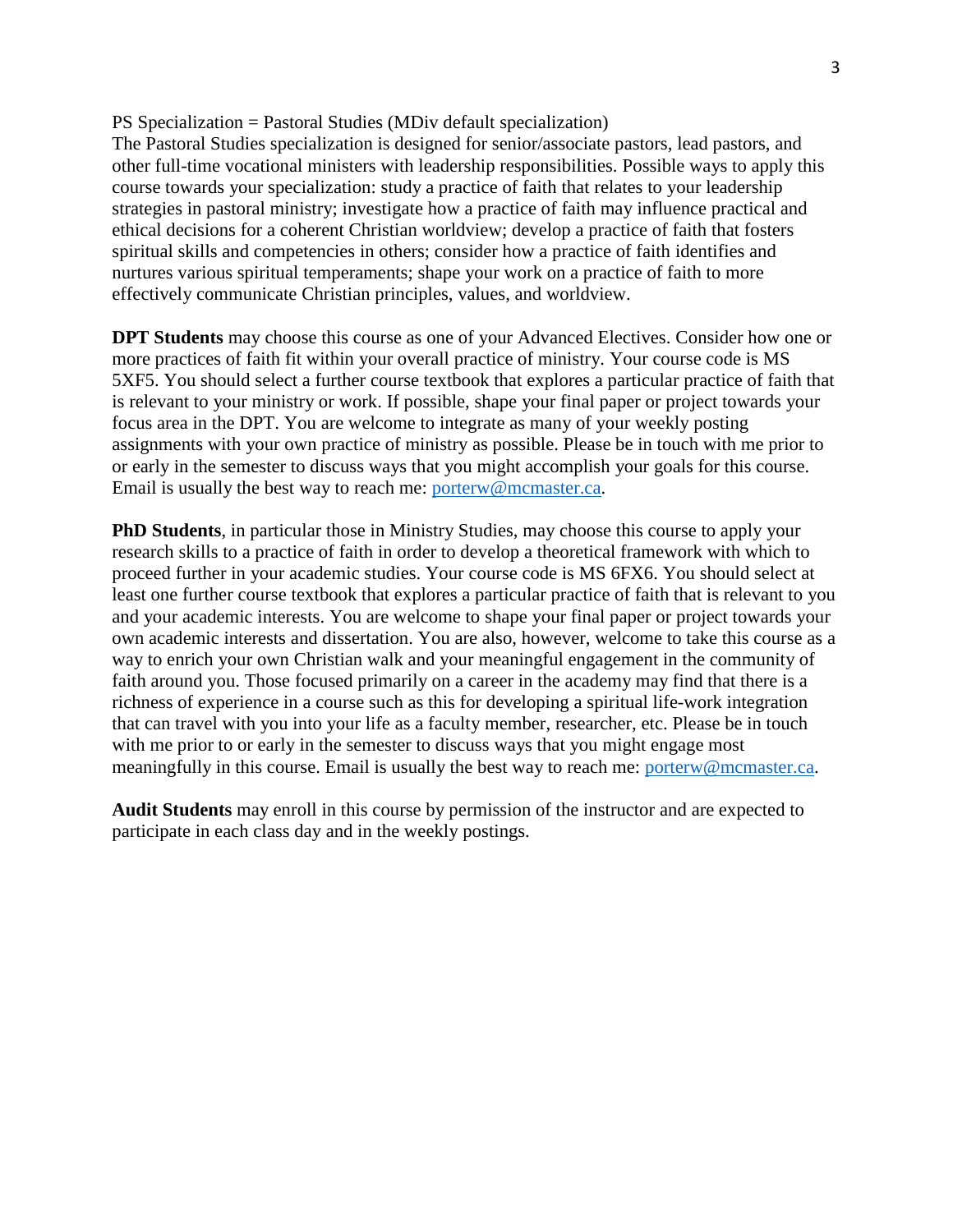| Week 1       | Tues, Sept 10 | face to face 1          |          |             | <b>ASSIGNMENTS</b>                |
|--------------|---------------|-------------------------|----------|-------------|-----------------------------------|
| Week 2       | Tues, Sept 17 |                         | online 1 | padlet 1    |                                   |
| Week 3       | Tues, Sept 24 | face to face 2          |          | padlet 2    |                                   |
| Week 4       | Tues, Oct 1   |                         | online 2 | padlet 3    |                                   |
| Week 5       | Tues, Oct 8   | face to face 3          |          | padlet 4    | DUE: Short Paper + Video          |
|              |               |                         |          |             | Reflection 20%                    |
| NO.          | Tues, Oct 15  | <b>Hybrid Intensive</b> |          |             |                                   |
| <b>CLASS</b> |               | Week: No Class          |          |             |                                   |
| Week 6       | Tues, Oct 22  |                         | online 3 | padlet 5    |                                   |
| Week 7       | Tues, Oct 29  | face to face 4          |          | padlet 6    |                                   |
| Week 8       | Tues, Nov 5   |                         | online 4 | padlet 7    |                                   |
| Week 9       | Tues, Nov 12  | face to face 5          |          | padlet 8    |                                   |
| Week 10      | Tues, Nov 19  |                         | online 5 | padlet 9    |                                   |
| Week 11      | Tues, Nov 26  |                         | online 6 | padlet 10   |                                   |
| Week 12      | Tues, Dec 3   | face to face 6          |          | padlet 11   | DUE: Final Assignment 40%         |
|              |               |                         |          |             | <b>DUE:</b> Presentations Group 1 |
| Week 13      | Tues, Dec 10  | face to face 7          |          | padlet 12   |                                   |
|              |               | The two final weeks     |          | DUE:        | DUE: Presentations Group 2        |
|              |               | are both face to face.  |          | Final Post: |                                   |
|              |               |                         |          | 40%         |                                   |

# **Tentative Course Schedule**

# **Learning Outcomes**

# **Knowing**

Upon completion of this course, you should be able to…

- **validate** the practices of faith (from the Bass book) in your own life or community and **articulate** their relevance and challenges
- **identify** other practices of faith with potential meaning for you and your community
- **evaluate** a personal or communal practice of faith in a short paper and reflection
- **stimulate** thoughtful conversations about how practices influence faith and faith influences practice, and where gaps exist between faith and practice
- **investigate** and **narrate** or **illustrate** the significance of a practice of faith in a final paper or project and through a thoughtful reflective presentation

# **Doing**

Upon completion of this course, you should be able to…

- **cultivate** at least one specific practice of faith, as explored throughout the semester
- **illuminate** and **illustrate** numerous practices through thoughtful postings on Padlet
- **reciprocate** thoughtful responses to other people's perceptions and perspectives on practices, as exemplified in weekly responses to others in Padlet
- **engage** in a practice of faith that corresponds to your investigation or creative exploration in your final paper or project, and **captivate** fellow classmates with your presentation
- **stimulate** further personal and communal application for this practice in life and ministry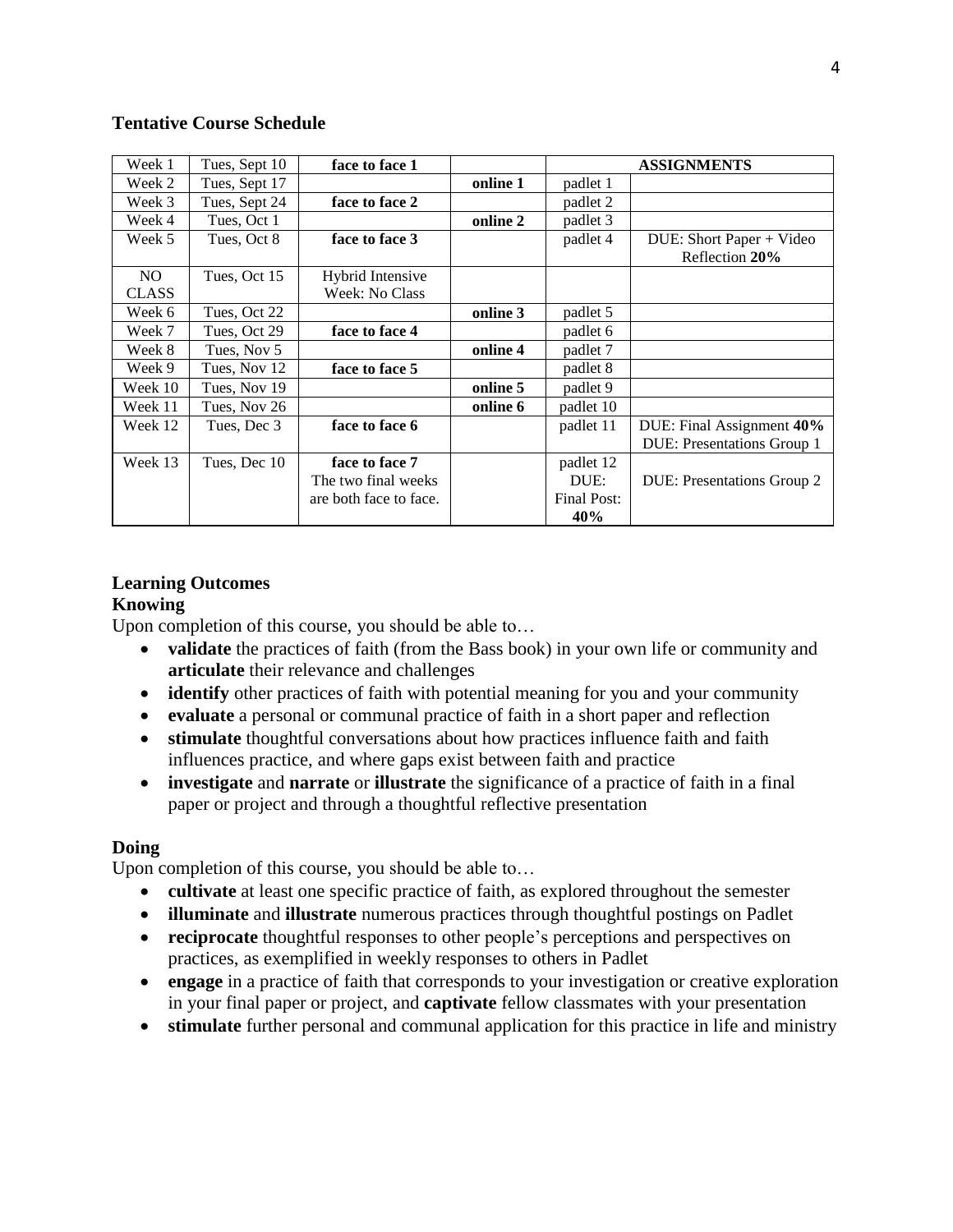#### **Being**

Upon completion of this course, you should be able to…

- **locate** yourself in relation to practices of faith
- **celebrate** your being and live more fully into what it means to be a person of faith
- **radiate** the being that God has created you to be and live faithfully into that calling
- **consecrate** your being in daily ways that have integrity and purpose

# **Required Textbooks**

Miroslav Volf and Dorothy Bass, eds. *Practicing Theology: Beliefs and Practices in Christian Life*. Grand Rapids, MI: Eerdmans, 2002.

Dorothy Bass, ed. *Practicing Our Faith: A Way of Life for a Searching People*. 2nd edn. San Francisco, CA: Jossey-Bass, 2010 [1997].

The 12 Practices from Bass, ed., *Practicing Our Faith*, include:

| Honouring the Body       | Keeping Sabbath            | Forgiveness       |
|--------------------------|----------------------------|-------------------|
| Hospitality              | Testimony                  | Healing           |
| Household Economics      | Discernment                | Dying Well        |
| Saying Yes and Saying No | <b>Shaping Communities</b> | Singing Our Lives |

There are many other practices, some of which we will touch on, and your research or creative focus can be on any practice for which you can make a compelling case.

### **Possible Additional Textbooks**

DPT and PhD students should select one or more additional textbooks. The following are possible choices that focus on a specific practice, but you may propose ones that are more focused on your area of interest, or that are theological or theoretical approaches to practices of faith overall. Students in any program may find one or more of these valuable for assignments:

- Bass, Dorothy. *Receiving the Day: Christian Practices for Opening the Gift of Time*. San Francisco, CA: Jossey-Bass, 2000.
- Hicks, Douglas A*. Money Enough: Everyday Practices for Living Faithfully in the Global Economy*. San Francisco, CA: Jossey-Bass, 2010.
- Long, Thomas G. *Testimony: Talking Ourselves into Being Christian*. San Francisco, CA: Jossey-Bass, 2004.
- Miller-McLemore, Bonnie J*. In the Midst of Chaos: Caring for Children as a Spiritual Practice*. San Francisco, CA: Jossey-Bass, 2007.
- Paulsell, Stephanie. *Honoring the Body: Meditations on a Christian Practice*. San Francisco, CA: Jossey-Bass, 2002.
- Saliers, Don, and Emily Saliers. *A Song to Sing, A Life to Live: Reflections on Music as Spiritual Practice.* San Francisco, CA: Jossey-Bass, 2005.
- Wolfteich, Claire E*. Lord, Have Mercy: Praying for Justice with Conviction and Humility*. San Francisco, CA: Jossey-Bass, 2006.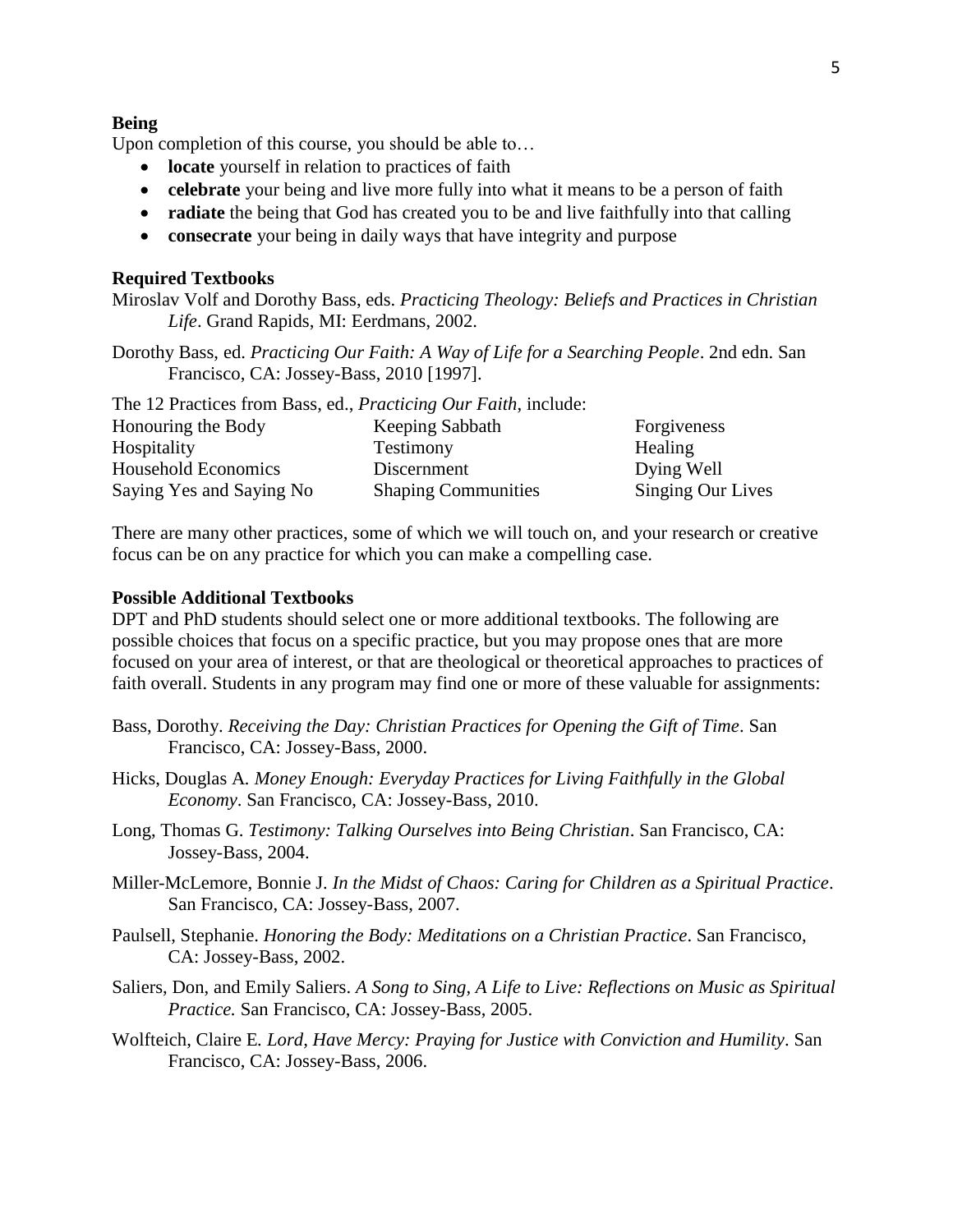## **Assignments**

**1. Weekly Padlet. 40%**. Due weekly by Tuesdays at 4:00 p.m., starting on the week of Tuesday, September 17 (Class Week 2). There are 12 postings, concluding on the final class day. Each week focus on one of the 12 practices of faith that are highlighted in Bass, ed., *Practicing Our Faith*, with the option of choosing any two weeks to explore a different practice.

In the final post on the final class day, also include a brief reflection on what you have learned through making or reading or responding to these Padlet postings. Provide thoughtful responses to a minimum of two other student postings each week. Post your own reflection by the beginning of each class (Tuesdays at 4:00 p.m.). Post your responses by Thursday of that same week. Each week there will be a new Padlet available, so if you post late, other students may not read or respond to your post, as they have begun to work on the next one. The earlier you post your own reflection and your responses, the better our class will function as a community.

Word count (approximately) per individual weekly post: MTS / MDiv: 150–200 words DPT / PhD: 300–350 words Thoughtful Responses: minimum 25–50 words, minimum 2 responses per week

Padlet Postings Penalties: If you are notoriously (that is, regularly) late in your reflection posting (after Tuesdays at the beginning of class) or in your responses to others (after Thursdays), this will be reflected in your mark. A simple way to guarantee a reasonably good mark in this assignment is simply to do it and to post on time. Highest marks will be reserved for those who provide timely thoughtful and insightful posts and responses to others.

**2. Short Paper + Video Reflection. 20%**. Choose a practice of interest and relevance to explore and reflect on in this short paper early in the semester. It is reasonable to choose one of the 12 practices, but you may choose an alternative. Ideally, choose a practice other than what you will explore for your final assignment; however, if you think it is particularly valuable to explore the same one in both assignments, and they will not duplicate each other, please be in touch with me (in advance) to make your case for this. The final step in this assignment is to post a short video (1–3 minutes) that provides some highlights of your reflections on this practice of faith. For instance, what did you learn in the process of exploring this practice in your short paper? How were/are you challenged by this practice, or surprised by it? What new insights do you have about it, or about yourself, or about a community, or about God?

Word length for short paper:

MTS and MDiv: 750

DPT and PhD: 1000–1250

Due: Tuesday, October 8, by 4:00 p.m., at the beginning of the class. Submit the paper in hard copy at the beginning of class on the day. Post your video by the beginning of class. A separate Padlet will be available for the video reflections. Respond to two other student video posts by Friday, October 11.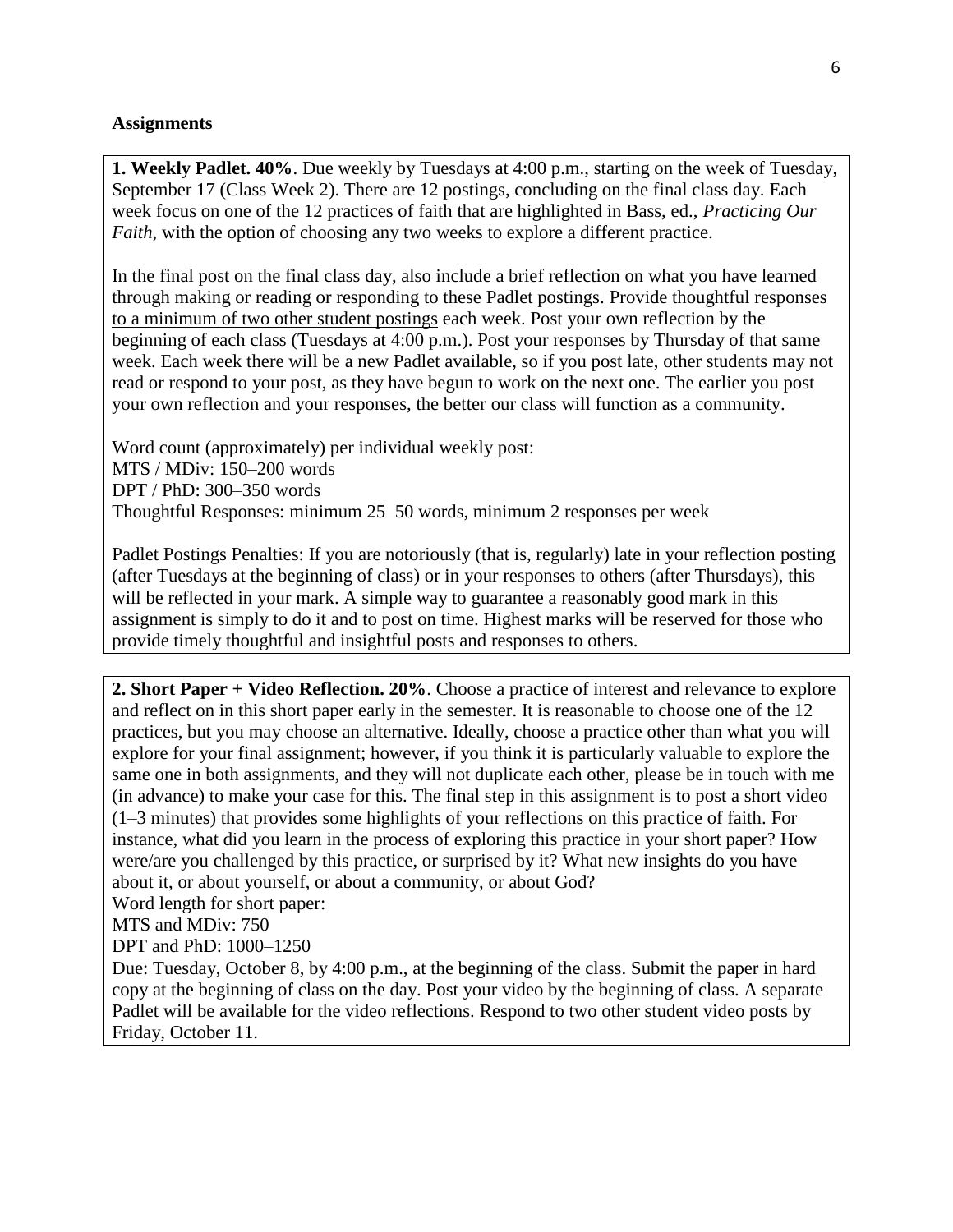**3. Final Paper or Project and Summary Presentation 40%.** Due: Tuesday, December 3, at the beginning of class. All final assignments are due on this day, although presentations may be on either Tuesday December 3 or Tuesday December 10, to be determined closer to the day, and dependent on class size. **20%** of the mark for this final assignment comprises your own presentation and your thoughtful interaction with other students' presentations. Provision will be made for written responses to be made after the presentations (online) if there is not enough time in-class. This will be determined on the basis of class size, closer to the time.

Final Paper or Project Proposed Topics and Plans: Each student **must** be in conversation with me (in person or by email) about your proposed paper or project prior to embarking on your work for this final assignment. Have this conversation with me **prior** to Week 7, Tuesday October 29. On that face-to-face class day, October 29, be prepared to share with the rest of the class what you are planning to do for your final assignment (e.g. whether you are embarking on a paper or a project, and what you will explore). You may choose a deeper study or creative exploration of any practice that we explore in the class, or any other practice of faith that is of interest and relevance to you. You may want to participate in one of these practices throughout the semester by leading a group or reflecting on lived practice. In this case, you should be in touch with me prior to the beginning of the course or within the first week or two. I am interested in helping you to fulfill personal goals and desires with this final assignment and invite you to find creative ways of doing this, as well as taking some personal risk in doing so.

Word Length for Final Papers: MTS and MDiv: 3000 words

DPT and PhD: 7000–9000 words

Reflection Component: All final assignments require either an embedded or an additional component of personal reflection on what you learned through the process of doing this final assignment. Plan to devote at least 750–1000 words for this piece. It can be above the word count for your final paper, or you can embed it as the final segment of your paper. Give it a title that makes it clear that this is what it is, such as "My Personal Reflection on Learning" or "What I Learned" or something that distinguishes it as this reflection-on-learning segment. Write it from your own personal perspective, regardless of the nature of your assignment—that is, even if you choose a formal academic paper, you will still write this segment from a personal point of view.

Risk Factor: Please consider taking some kind of personal risk in your work for this final assignment, whatever kind of qualified risk would be valuable for your own growth and development. It may be a creative risk, a risk in vulnerability, etc. Include something about the kind of risk that you chose to take in your reflection on this assignment.

Due Date and Late Penalties: Please be in touch with me well in advance of the due date (Tuesday, Dec 3) if there is *any problem* – physical health, death in the family, other crises, mental health, etc. Also, if you are struggling with your assignment, please be in touch with me in advance. If you have not been in touch with me in advance, the penalty for late final assignments will be 2% per day late, with a maximum of 5 days late. After that, the final assignment may not be accepted for completion of the course. I am approachable and reasonable, and I will do everything possible to help you succeed in this course, so please *be in touch early* if there is any issue in getting your work done in a timely manner.